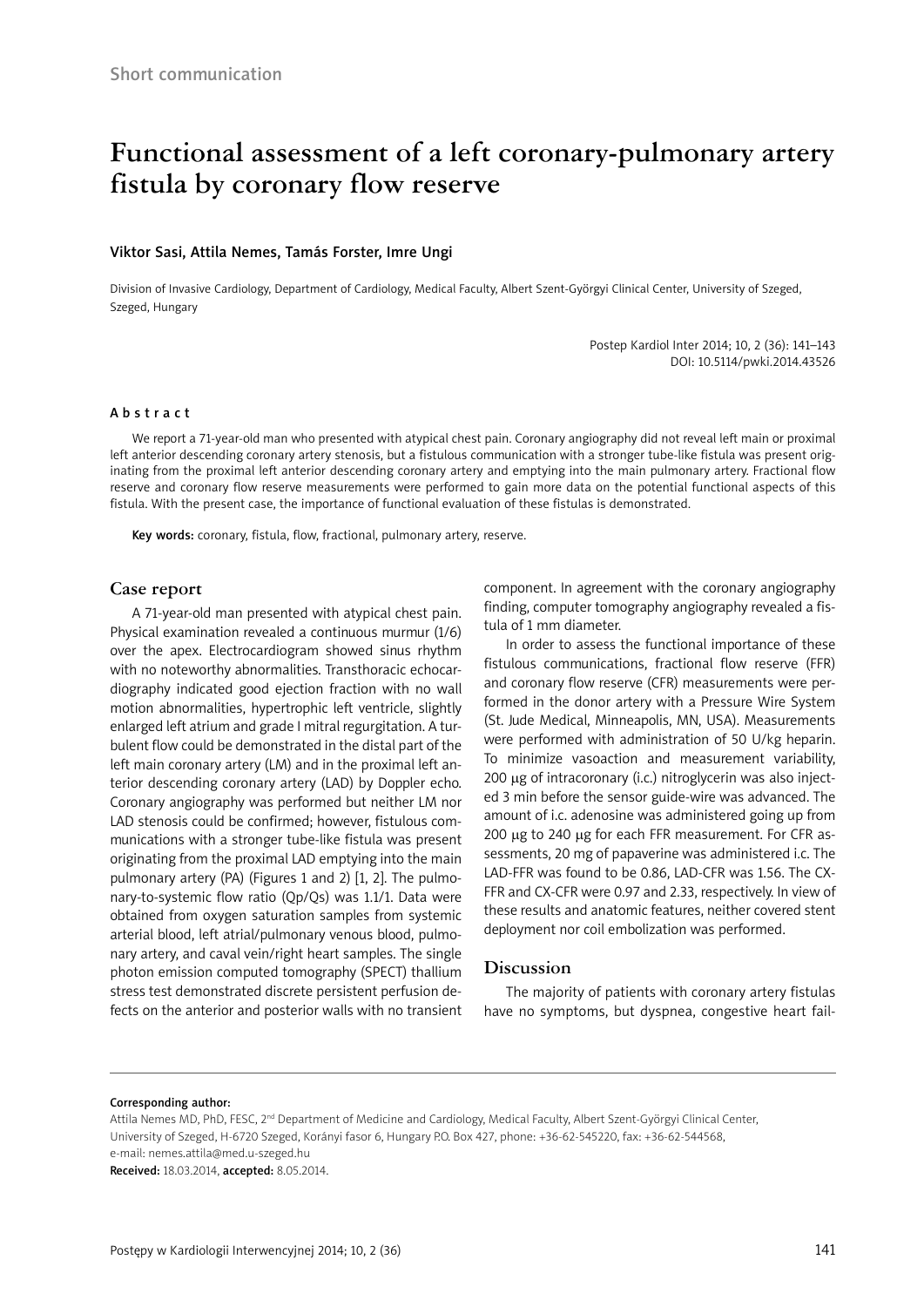

Figure 1. Anteroposterior projection of the left coronary system showing contrast opacification towards the main pulmonary artery through numerous micro-fistulas and one stronger tube-like fistula originating from the proximal part of the left anterior descending artery (LAD) (A, see white arrows). Lateral view of the left coronary system showing contrast media transported towards the main pulmonary artery through micro-fistulas and one stronger channel originating from the proximal LAD (B, see white arrows).



Figure 2. Right anterior oblique-caudal view of the left coronary system with fistulas apparent towards the main pulmonary artery originating from the proximal part of the left anterior descending artery (LAD) (A, see white arrows). Anteropostero-caudal view of the left coronary system showing numerous micro-fistulas and one stronger tube-like fistula from the proximal LAD with contrast material transported towards the main pulmonary artery (B, see white arrows)

ure, angina pectoris, endocarditis, arrhythmia, or myocardial infarction may be present [1, 2]. The non-invasive diagnosis of such fistulas is often difficult; therefore coronary angiography is currently the standard method of choice for the diagnosis of this phenomenon [1–5]. In cases of fistulous communications from the coronary tree the flow in the donor vessel can be compromised, especially in the presence of a proximal fistulous channel. In